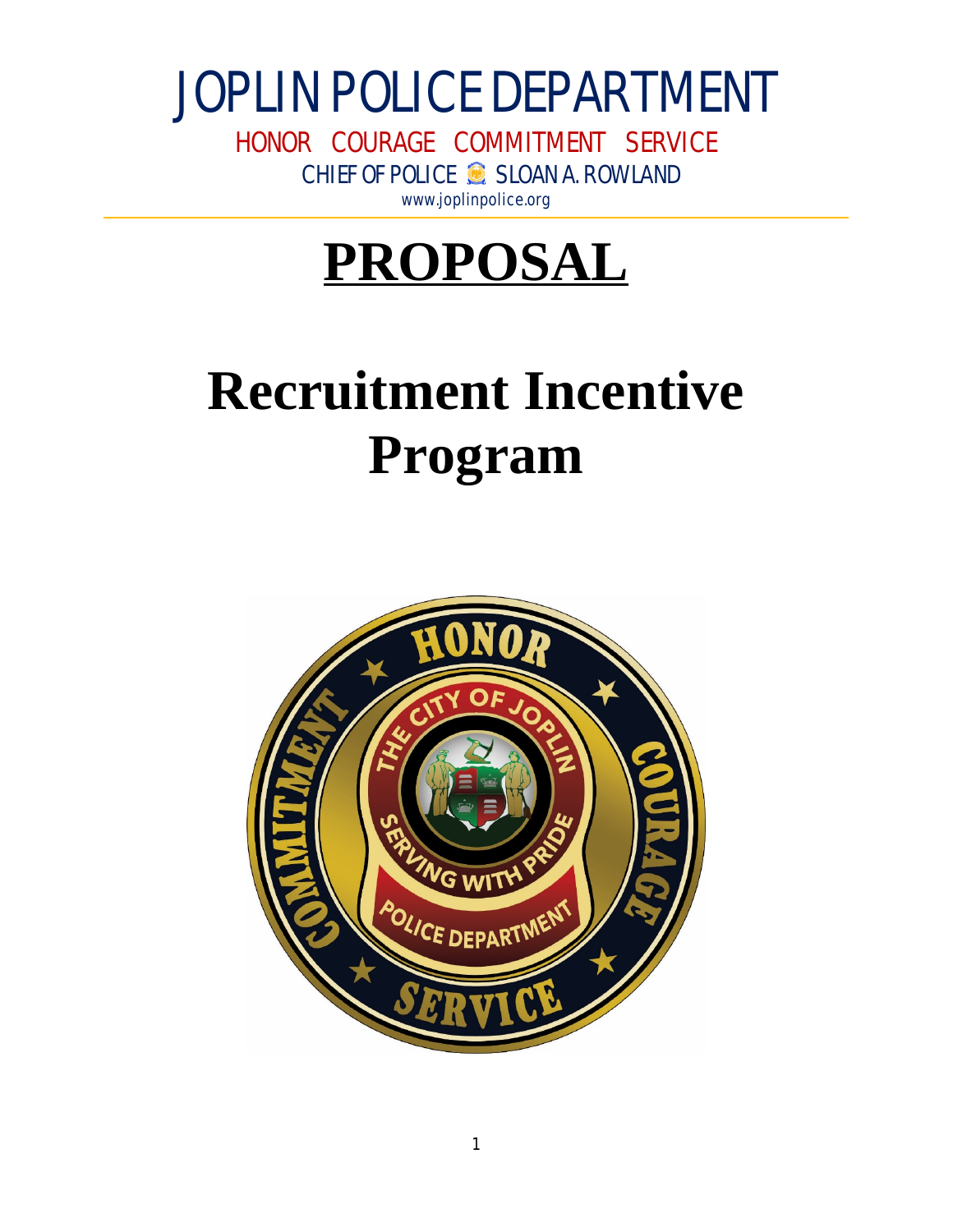HONOR COURAGE COMMITMENT SERVICE

CHIEF OF POLICE SLOAN A. ROWLAND

[www.joplinpolice.org](http://www.joplinpolice.org)

## **RECRUITMENT INCENTIVE PROGRAM**

#### **Background**

In May of 2021 the Joplin City Council passed Council Bill 2021-603 Authorizing the implementation of a recruitment incentive for lateral police applicants in the amount of \$5,000, along with a referral incentive of \$1,000 for eligible City employees who refer a lateral applicant to the City.

This proposal has been updated for consideration of an increase in the amounts for a lateral applicant (\$10,000), and an increase for eligible employees that refer a lateral applicant (\$2,000). We hope this change in the program will motivate continued recruitment by city employees, as well as entice additional lateral police applicants to join the Joplin Police Department.

Over the last decade, the Joplin Police Department has experienced severe levels of attrition within its ranks. This has been due to terminations (both voluntary and involuntary), transfers to other city positions, and retirements. The police department has experienced a high turnover rate since 2012. The ability to recruit, hire and retain officers has also been a difficult and troubling task. Controversial events and the national rioting against law enforcement in 2020, coupled with a growing "defund the police" movement, has exacerbated the problem of hiring quality officers nationwide. While the Joplin Police Department is allotted 110 sworn officer positions, there are currently only 83 officers available for duty (4- light duty/injury, 8- in training, 3- in MSSU academy, 12- position vacancies). There is also one retirement scheduled for April 7, 2022, and a pending resignation for April 9, 2022, as well as two retirements late summer.

#### **Need for Lateral/POST Certified Officers**

The Joplin Police Department is in dire need of officers who are P.O.S.T. certified (have their Missouri Peace Officer License) and/or have law enforcement experience from another agency and meet Missouri eligibility requirements to take and pass the Missouri Police Officer Licensing Exam. This is based on several facets:

1) The hiring process for police officers takes place over a 3-to-4-month time period in order to accommodate all phases of testing and hiring. The hiring process includes interviews, background investigation, polygraph and psychological examinations, as well as physical and drug screening processes.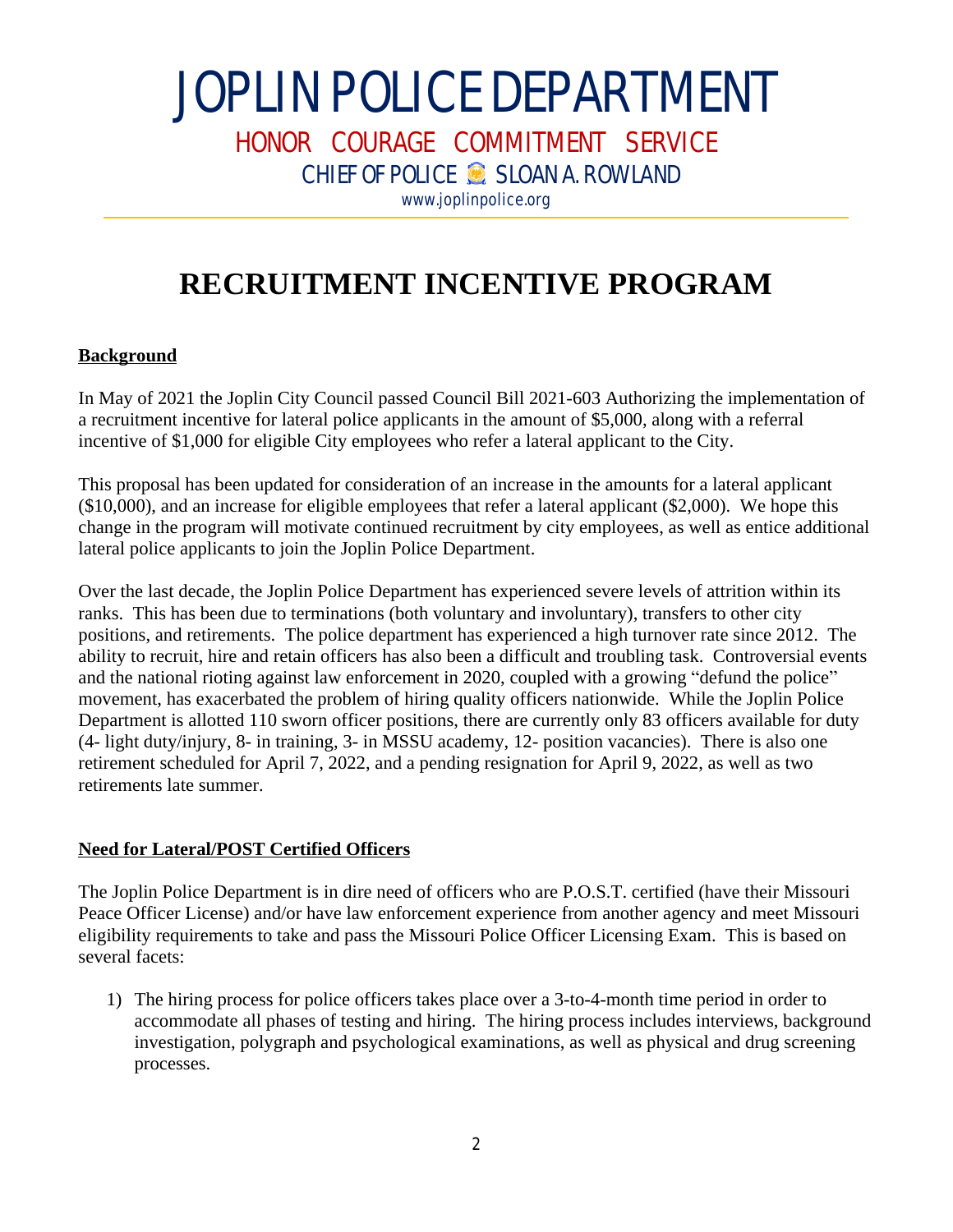## JOPLIN POLICE DEPARTMENT HONOR COURAGE COMMITMENT SERVICE CHIEF OF POLICE SLOAN A. ROWLAND [www.joplinpolice.org](http://www.joplinpolice.org)

- 2) Officers who do not have their P.O.S.T. certification and/or law enforcement experience at other agencies must attend a Law Enforcement Academy in the State of Missouri. The academy is a 600 hour training academy that is spread over a 5 month period that is equivalent to a full college semester. This is followed by a 7 week in-house training academy at the Joplin Public Safety Training Facility. Once this is complete, the trainee enters their field training and spend 16 weeks in "on the job" training, which is broken into 4 phases. Therefore, it takes a non-P.O.S.T. certified officer over a year before they are hired and fully trained in order to work as a solo police officer for the Joplin Police Department.
- 3) P.O.S.T. certified and/or employees with law enforcement experience only undergo the 7-week inhouse academy, followed by their field training program, which can be shortened based upon their experience and aptitude. P.O.S.T. certified officers or applicants with prior law enforcement experience may be available to work as solo officers in as little as 6-7 months (half the time of a non-P.O.S.T. applicant or applicants with previous law enforcement experience that have allowed their certifications to lapse).
- 4) P.O.S.T. certified applicants and officers who have previously worked in law enforcement bring certification and experience with them. Experience is crucial in a profession that consistently requires officers to make critical decisions, some of them being a matter of life and death, in a very short time frame. Certification also negates the need to send applicants through basic law enforcement academy training.
- 5) Hiring non-POST certified applicants requires the City of Joplin to send those employees to a law enforcement academy. The city currently pays \$7,791.98 for academy fees per employee.

#### **PROPOSAL**

Currently, staffing within the Joplin Police Department is at a critical stage. A new and unique manner of bringing experienced employees is needed to help solve this complex issue. The implementation of a Recruitment Incentive Program will help attract lateral applicants for the position of Police Officer, which is one of the most difficult-to-fill positions in the City of Joplin. This program would allow all city employees an opportunity to help promote the City by having an active role in attracting applicants to this organization.

#### **Recruitment Incentive Defined**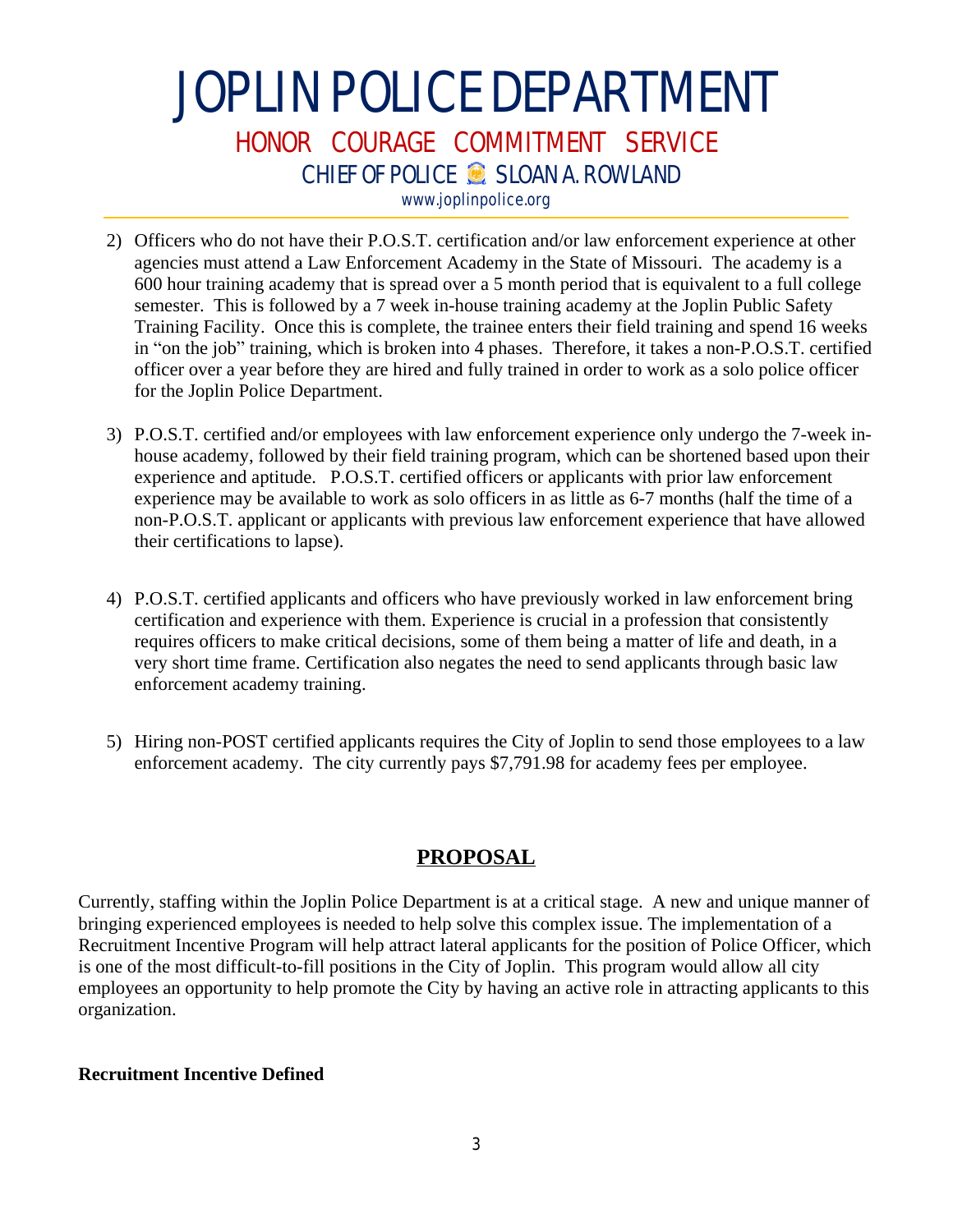### HONOR COURAGE COMMITMENT SERVICE

CHIEF OF POLICE SLOAN A. ROWLAND

[www.joplinpolice.org](http://www.joplinpolice.org)

The proposal is comprised of two separate components, with one being aimed towards potential applicants and the other directed towards current city employees.

#### -**Applicant Incentive**

The applicant incentive offers a \$10,000 payment to lateral police applicants who complete the following:

- 1) Complete a City of Joplin application for employment.
- 2) Complete all stages of the LATERAL police officer hiring process
- 3) Complete all In-House Academy training
- 4) Complete all required phases of the Field Training Officer (FTO) program.

Lateral applicants who wish to participate in this program will be required to enter into an agreement with the City of Joplin. The lateral applicant will be expected to maintain employment with the City of Joplin for a minimum of two years.

The current standards and practices regarding lateral police officers and their compensation level will remain the same. If a lateral applicant fails to maintain employment for the two year period, he or she may be required to forfeit accrued leave hours.

Upon implementation, current city employees whose employment with the City of Joplin is terminated will not be eligible for the recruitment incentive payment until one full year following their termination date. Those employees may reapply within the one-year time frame as a lateral applicant but will not be eligible for the recruitment incentive payment program.

#### -**Referral Incentive**

The proposed referral incentive is to motivate and reward current city employees to actively recruit applicants for the lateral police officer position. This would only be for lateral police applicants who have previous law enforcement experience, are Missouri POST certified, and/or are currently enrolled and attending a Missouri POST approved law enforcement academy. A referral incentive of \$2,000 would be paid to the current city employee who recruits a lateral applicant only if the lateral applicant completes all requirements listed above. All city employees will be eligible (except for certain circumstances listed below under "restrictions") as this will be a force multiplier for the JPD recruiting team.

To evaluate the effectiveness of this program, it is recommended that a review of this program occurs on an annual basis. Should this program address the staffing difficulties of the Joplin Police Department, there may be point in time where this program is no longer needed and could be discontinued.

#### **Eligibility**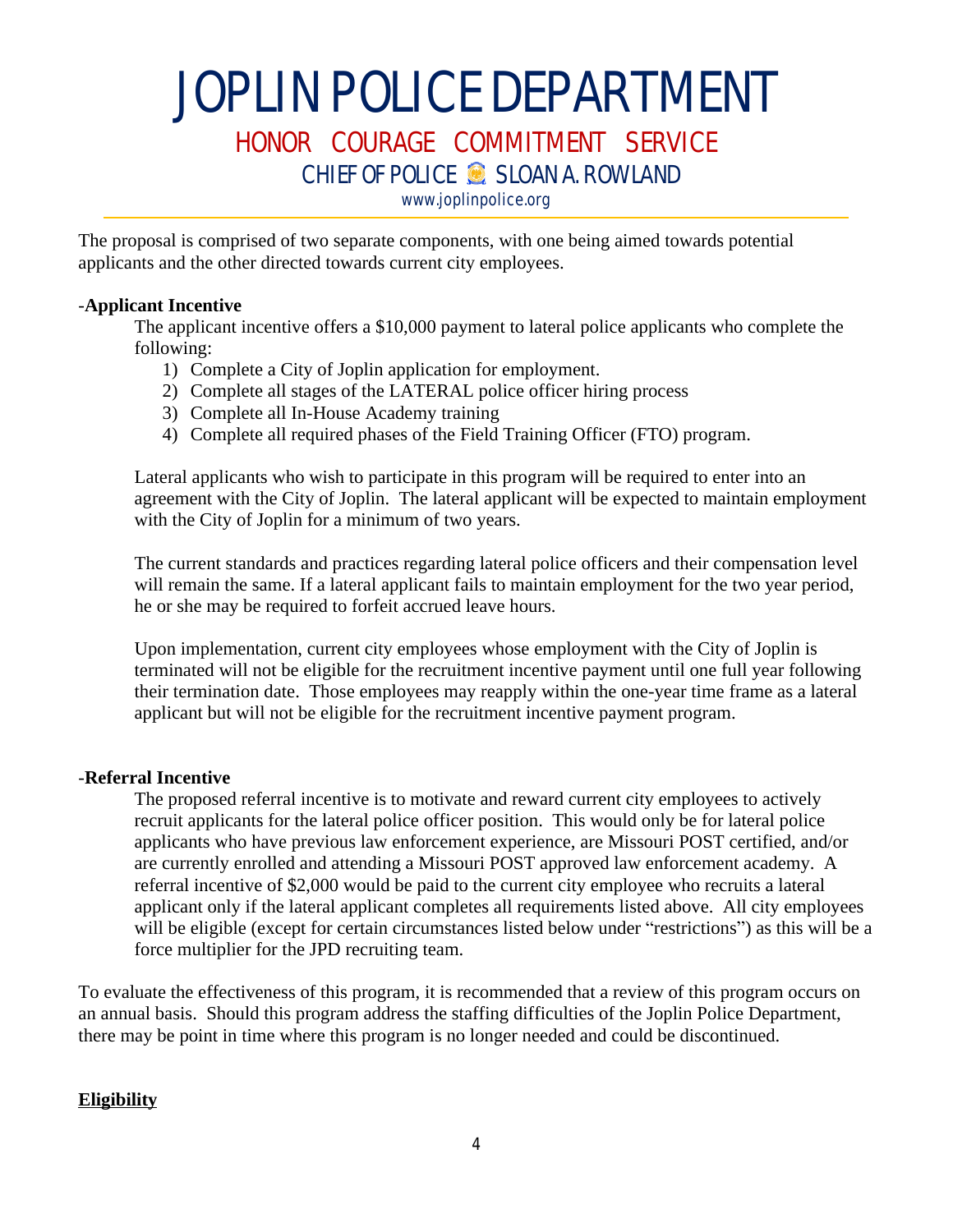HONOR COURAGE COMMITMENT SERVICE

CHIEF OF POLICE SLOAN A. ROWLAND

[www.joplinpolice.org](http://www.joplinpolice.org)

#### -Applicant Incentive:

-Any applicant who:

- 1) Currently has passed the Missouri Peace Officer License Exam and has their Missouri Peace Officer License
- 2) Has previously worked in the position of Police Officer for a law enforcement agency in the last 5 years and meets the Missouri eligibility requirements to take and pass the Missouri Police Officer Licensing Exam.
- 3) Currently enrolled and attending a P.O.S.T. approved law enforcement academy.

-Referral Incentive:

- All full-time employees (both exempt and non-exempt) are eligible to receive the recruitment incentive for the referral of a lateral (P.O.S.T. certified, prior law enforcement experience, and/or current academy student) applicant. Certain positions would be ineligible in order to maintain integrity within the program. Those positions are listed below under "restrictions" -In order to receive the referral incentive, the lateral applicant must complete the following:

- 1) Complete a City of Joplin application for employment and,
- 2) Complete all stages of the lateral police officer hiring process and,
- 3) Complete all In-House Academy training and all required phases of the Field Training Officer (FTO) program.

Only one City of Joplin employee per applicant may receive the referral incentive. The referral incentive will only be paid to the first employee listed on the City of Joplin job application form (both print and online) in the referral source section. The lateral applicant must list the employee making the referral at the time of application as he or she cannot add that information after the application has been submitted and received. The referral incentive will only be paid after the lateral applicant completes all requirements of the applicant incentive (stipulations in the agreement). Eligible employees will be required to sign an agreement with the city recognizing their recruitment efforts and eligibility to receive the referral incentive payment. Employees will not be eligible for the referral incentive if the applicant is an immediate relative of that employee.

#### **Restrictions**:

As a matter of integrity and safeguards for the recruitment incentive program, the following restrictions are recommended:

- 1) Employees in the following positions shall not be eligible to receive the referral incentive:
	- a. Chief of Police, Assistant Chief of Police, any Police Captain or other supervisor who has an active role in the vetting, interviewing and hiring recommendation process of prospective employees
	- b. Any member of the Joplin Police Department recruiting team
	- c. Any member of the Human Resources Department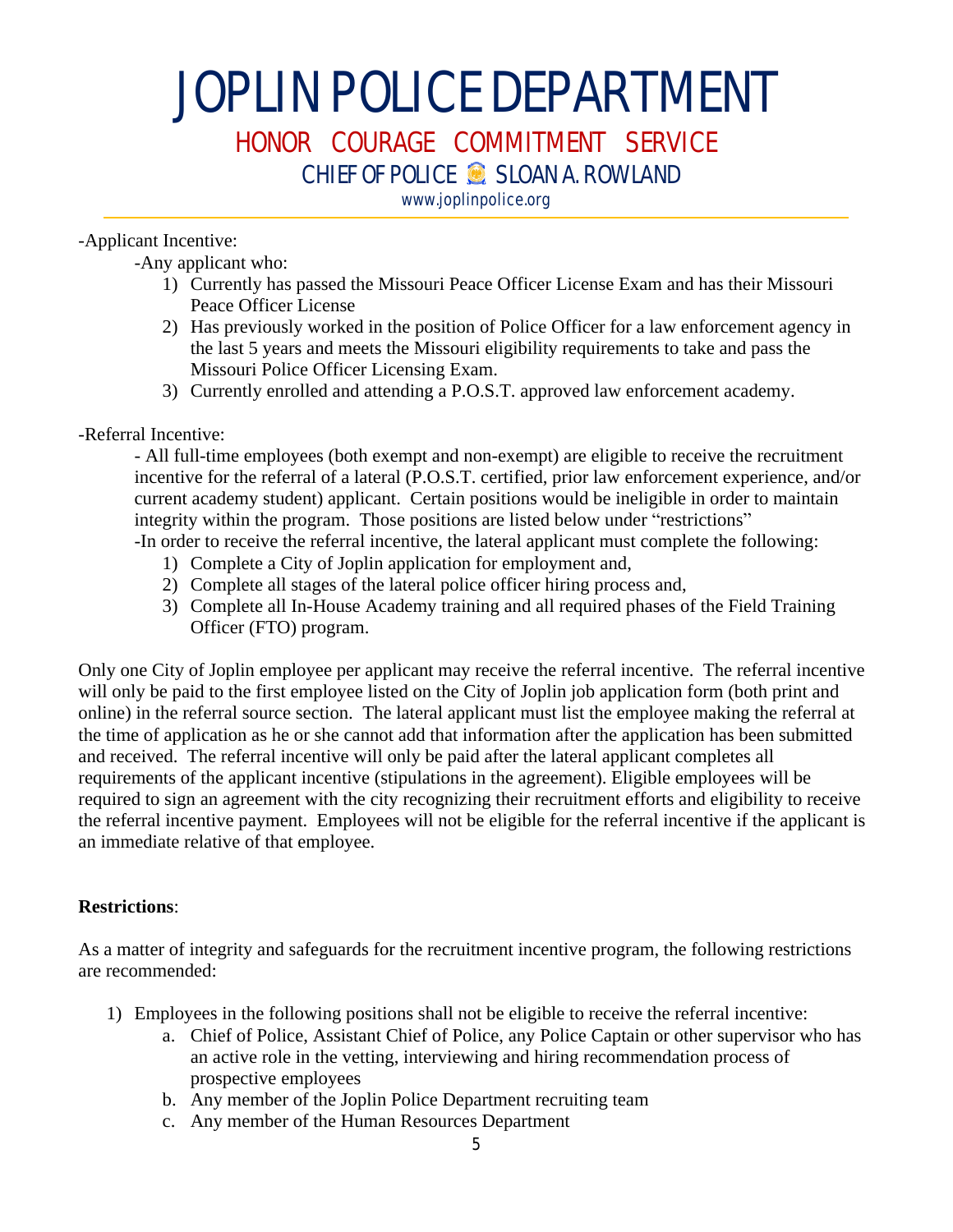### HONOR COURAGE COMMITMENT SERVICE

CHIEF OF POLICE SLOAN A. ROWLAND

[www.joplinpolice.org](http://www.joplinpolice.org)

- d. Finance Director
- e. City Manager & Assistant City Manager
- f. Immediate relative of the applicant
- 2) Background investigators shall not be assigned to investigate any applicant in which they have been listed as a referral source.
- 3) Polygraph examiners shall not be assigned to conduct polygraph examinations of any employee in which they have been listed as a referral source.

#### **Legal**

In order to be successful and compliant with laws and regulations, the recruitment incentive program detailed above was constructed and brought forth with the following legal issues in mind:

Article III, Section 39 of the Missouri Constitution states:

*"The general assembly shall not have power: To grant or to authorize any county or municipal authority to grant any extra compensation, fee or allowance to a public officer, agent, servant or contractor after service has been rendered or a contract has been entered into and performed in whole or in part"*

Additionally, an official opinion (opinion 72-1955) written by Missouri Attorney General John M. Dalton on June 14, 1955 states:

*"The Constitutional provision prohibits the General Assembly from granting extra compensation, fees or allowances to a public officer, agent or servant after service has been rendered. Likewise, a government agency which derives its power and authority from the Constitution and laws of this state would be prohibited from granting extra ·compensation in the form of bonuses to public officers or servants after the service has been rendered."*

Therefore, it is understood that "bonuses" in the State of Missouri are not legal and not authorized. However, the recruitment incentive program is not considered a "bonus". This reasoning is based on the following:

1) It is recommended that the compensation payment to a LATERAL applicant be made only as a condition of an employment contract entered into between the City of Joplin and the LATERAL applicant. If the contract specifically stipulates the requirements of the applicant and all of those requirements are achieved, then the applicant has fulfilled the obligations of the contract and are entitled to the contractual compensation listed, and no more. Any additional payment above what is listed in the employment contract could be considered a violation of the Missouri Constitution Article III, section 39.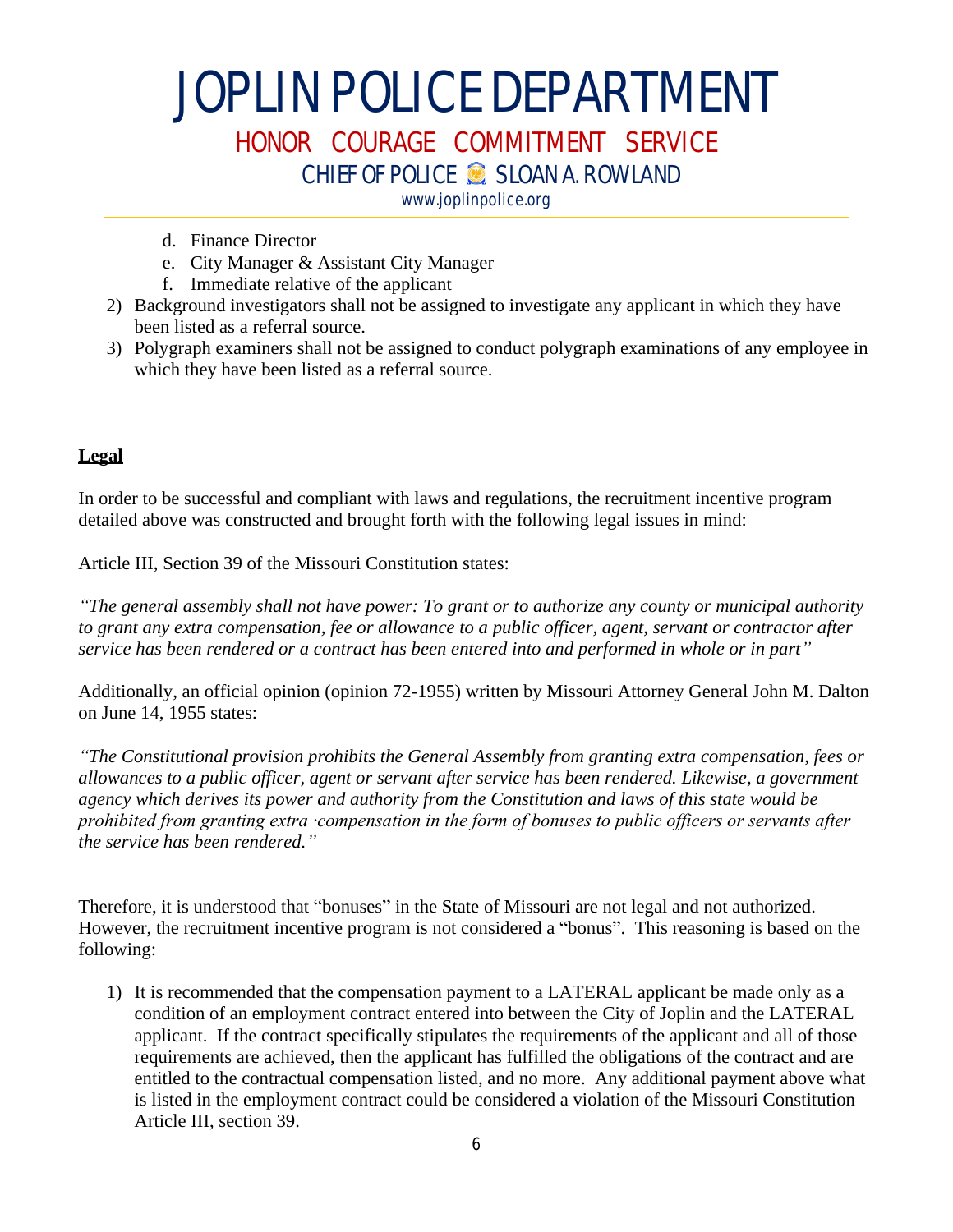## JOPLIN POLICE DEPARTMENT HONOR COURAGE COMMITMENT SERVICE CHIEF OF POLICE SLOAN A. ROWLAND

[www.joplinpolice.org](http://www.joplinpolice.org)

2) The referral incentive for city employees is specifically based on a performance measure that must be clearly defined, outlined and disseminated to all city employees. We are asking for city employees to actively recruit people to come and work for the city of Joplin. If a city employee is active in recruiting employees for difficult to fill positions, such as a Police Officer, then that work, or performance, should be rewarded. But, as mentioned above, this would only take place after the applicant meets all of the prescribed and contractual requirements.

These two points are consistent with recent statements made by the Missouri State Auditor Nicole Galloway. In an audit report published in March of 2017, Auditor Galloway was quoted as saying "While the use of an incentive program may be allowable if implemented and executed appropriately, the absence of consistent documentation about performance goals to be met and the lack of defined objective criteria to determine the achievement of incentives gives the appearance the payments represent additional compensation for past performance". In a news article on this audit, Auditor Galloway was also quoted as saying "In other words, incentives are predetermined in an employment contract and have specific requirements to be met in order to receive payments. Bonuses reward extra compensation for work the employee was already expected to perform."

In addition, this exact program is currently being utilized by the City of St. Louis, however they have expanded the program to include other positions that have been deemed as "hard to fill". The City of St. Louis implemented this program in September of 2019 and in conversations with their personnel department, this program has been very effective and beneficial for their city.

Other cities also actively use their own form of recruitment incentives to attract Police Officer applicants. The following are only a few examples of what some other agencies in the State of Missouri currently offer:

- Hannibal Police Department- \$2,000
- Excelsior Springs Police Department- \$2,250
- Riverside Police Department- \$10,000 (POST certified) & \$5,000 (non-POST certified)
- Springfield Police Department \$10,000
- Independence Police Department \$10,000

The City of Columbia has also implemented a different version of their own recruitment incentive program. Their program utilizes city funding to provide rent and down payment assistance to newly hired officers and firefighters (hard to fill positions).